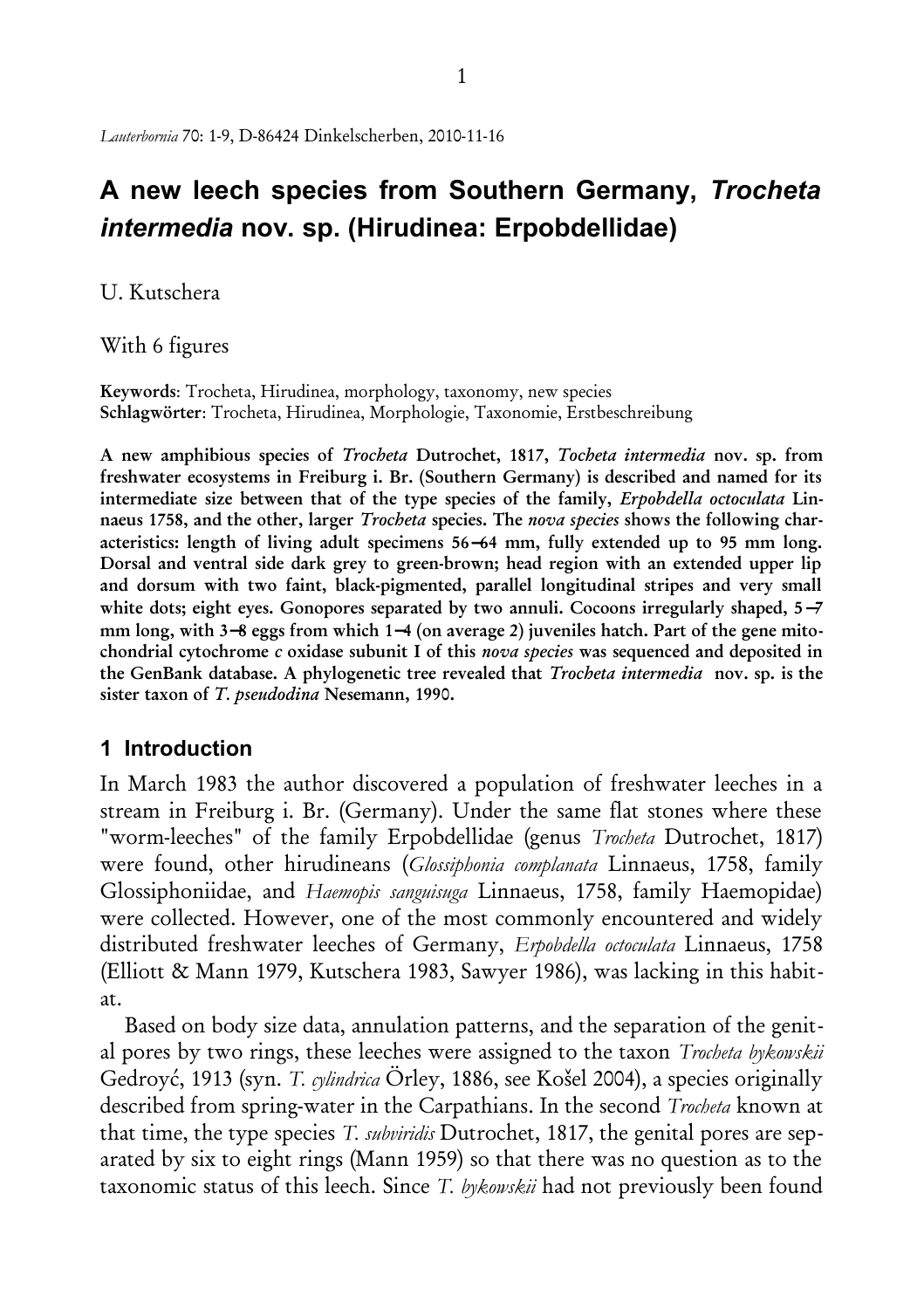in Germany, the discovery of this rare leech, together with a description of its reproductive behaviour, was reported in the literature (Kutschera 1986).

Sket (1968) was the first to suggest that the taxon *T. bykowskii* Gedroyć, 1913 may represent a heterogeneous group of geographically separated populations and described two morphologically distinct sub-species, *T. bykowskii* ssp*. krasense* Sket and the nominate-race *T. bykowskii* ssp*. bykowskii* (see Trontelj & Sket 2000 for a more recent discussion of this topic). The study of Sket (1968) and other reports (Dresscher & Engel 1955, Mann 1959) motivated Nesemann (1990) to re-investigate different European leech populations assigned to the "polymorphic taxon *T. bykowskii*". As a result, this author distinguished between two morphologically homogeneous taxa, *T. bykowskii* Gedroyć, 1913 and the newly discovered species *T. pseudodina* Nesemann, 1990. Accordingly, Nesemann & Neubert (1999) assigned the German leech population I had described as belonging to *T. bykowskii* (Kutschera 1986) to the new taxon *T. pseudodina* (Nesemann 1990).

A comparative analysis of twenty paratypes of *T. pseudodina* with several hundred *Trocheta* sp. individuals collected over the past ten years revealed that the leeches from Southern Germany represent a *nova species.*

## **2 Materials and Methods**

Morphological, anatomical and mitochondrial DNA-sequence data were used to describe the new leech and to distinguish it from other species of the genus *Trocheta*. Between the years 2001 and 2009, ca. 600 individuals were collected from a large *Trocheta* population in Freiburg-Weingarten (Dietenbach) and investigated in the laboratory. In addition, in 2008/09 ca. 50 individuals were collected in two separate freshwater habitats in Freiburg-Herdern (a small stream) and the river Dreisam in the centre of the city of Freiburg. Most of the leeches were removed by hand from the underside of flat stones; some specimens were collected out of the water in damp places (under logs and stones close to the water's edge).

For determination of body size, the leeches were first treated with a solution of 10 % ethanol (pre-fixation) and thereafter stored in 70 % ethanol (Nesemann 1990). This material was examined by external observation of morphological characters (annulation; position of the gonopores) and dorsal dissection (removal of the atrial body). In addition, 12 sexually mature leeches were fixed in a mixture of methanol, glutaraldehyde, formaldehyde, and acetic acid (35:30:20:15 by volume) and de-hydrated in a graded alcohol-series. Longitudinal sections were cut with a microtome and inspected in a conventional light microscope. For DNA extractions, leeches were fixed in 95−100 % ethanol and stored at -20 °C until used. The entire caudal sucker (or a portion thereof) was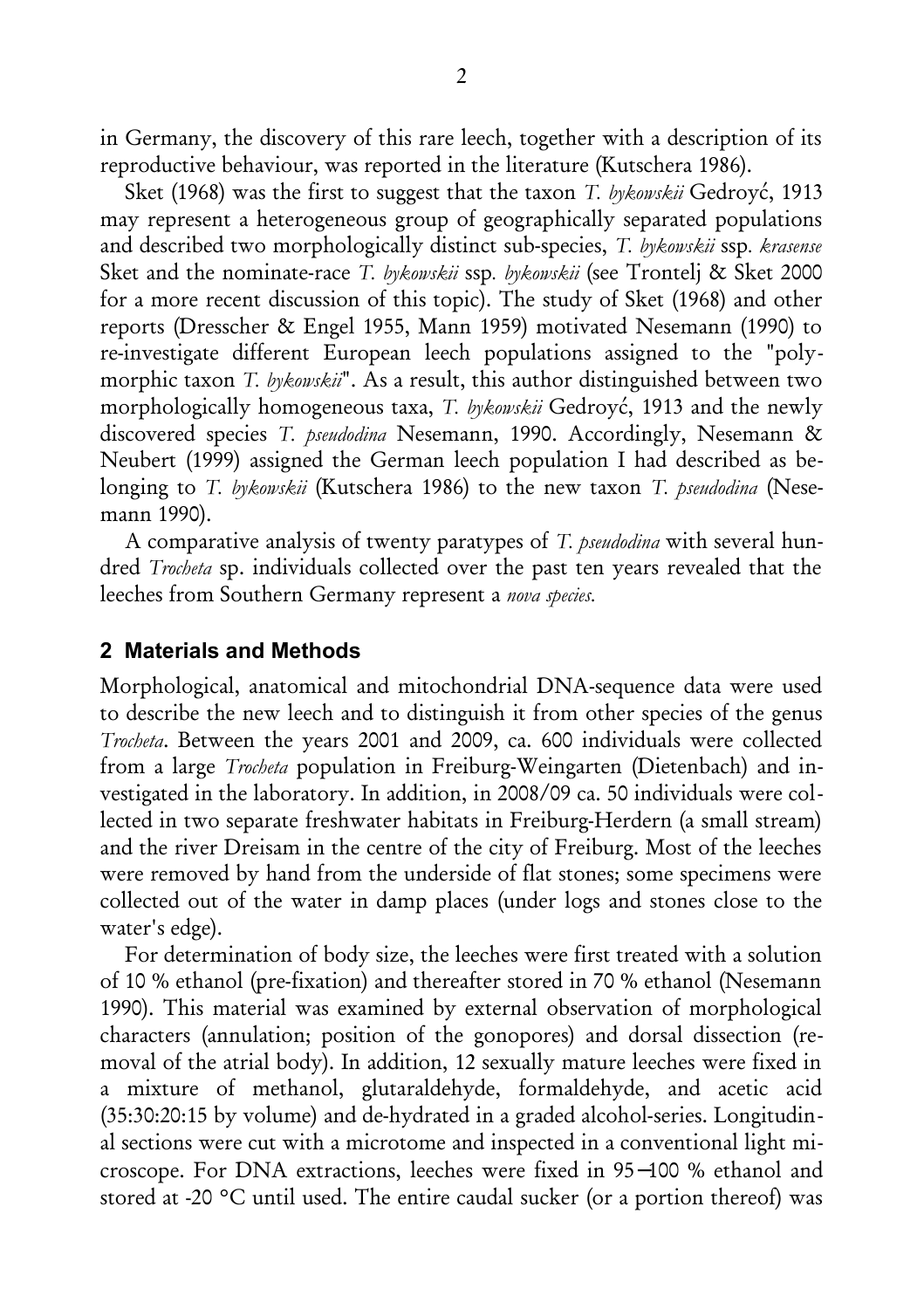removed for the extraction of DNA, and DNeasy Tissue Kit (Qiagen, Hilden, Germany) was employed for tissue lysis and DNA purification (Pfeiffer et al. 2005). The gene mitochondrial cytochrome  $\epsilon$  oxidase subunit I (COI) was amplified, sequenced, and a Kimura-2-Parameter Neighbor-Joining tree reconstructed as described (Kutschera et al. 2007). The novel COI-DNA sequence for *Trocheta intermedia*, obtained from an individual collected in 2003, was deposited in the GenBank-database on July 24, 2006 (DQ 009669). Between 2004 and 2009, the validity of this DNA sequence was confirmed 8 times, using individuals from all three aquatic ecosystems.

Specimens of *Erpobdella octoculata*, *Trocheta pseudodina*, *T. bykowskii*, and *Haemopis sanguisuga* were obtained from the habitats and sources listed in Pfeiffer et al. (2005). Adult individuals of *Dina punctata* were obtained from the collection of Vicentini (2008).

## **3 Results**

#### *Trocheta intermedia* **nov. sp. (Figs.1 A, B; 2)**

Derivation.The species is named for its intermediate size between that of the type species of the family, *Erpobdella octoculata* Linnaeus, 1758, and the other, larger *Trocheta* species. Etymology: *intermedia* = intermediate in size.

All specimens were identified as belonging to the genus *Trocheta* Dutrochet (type species: *T. subviridis* Dutrochet, 1817) that are characterized by an uni-coloured grey ventral surface, an extended upper lip, and cocoons that are irregular in outline (Elliott & Mann 1979, Nesemann & Neubert 1999).

Holotype. Length 55,1 mm, width 5.9 mm, preserved in 70 % ethanol, Senckenberg-Museum, Frankfurt/Main, Germany (SMF 19357).

Paratypes. 10 individuals of different size and 12 cocoons with juvenile leeches, preserved in 70 % ethanol, Senckenberg-Museum, Frankfurt/Main, Germany (SMF 19358).

Type Locality: Dietenbach, Freiburg i.Br.-Weingarten, Southern Germany

Description. Dimensions of living adult specimens at rest (Fig.1 A, B): length: 56−64 mm, with a greatest average width of 7.5 mm. Fully extended leeches reach a length of up to 95 mm. The dorsal region of the anterior sucker (upper lip) is elongated (Figs. 2, 3 A). On both the dorsal and ventral side of the body, the mature coloration is dark grey to green-brown, with a reddish region around the clitellum. On the dorsal surface, adult specimens have two faint dark-pigmented, parallel lines running longitudinally and very small white dots in the middle of the annuli. Young leeches are at first orange-red and later redbrown. The cocoons are irregularly shaped; length 5−7 mm, width 3−4 mm; number of eggs: 3−8 (on average 5) from which 1−4 (on average 2) juveniles hatch (Fig. 3 B).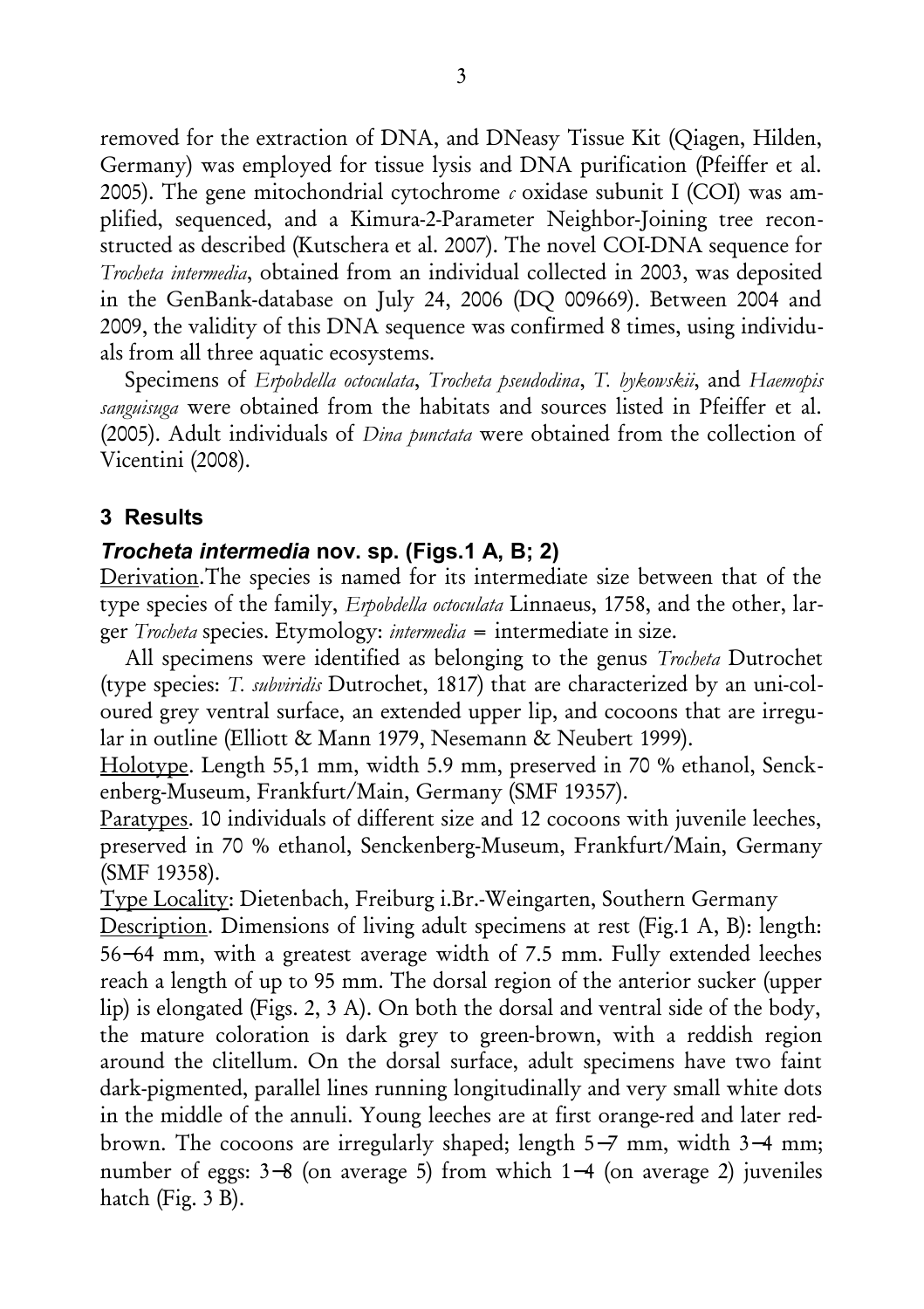

**Fig. 1:** *Trocheta intermedia* **nov. sp. Living adult specimens, dorsal (A) and ventral view (B), respectively. The dorsally flattened leech (A) is attached to the substratum (glass plate) with its posterior (caudal) sucker (ps)**



**Fig. 2:** *Trocheta intermedia* **nov. sp. Living adult specimen, dorsal view. Note the extended upper lip (ul) in the head region of this leech species**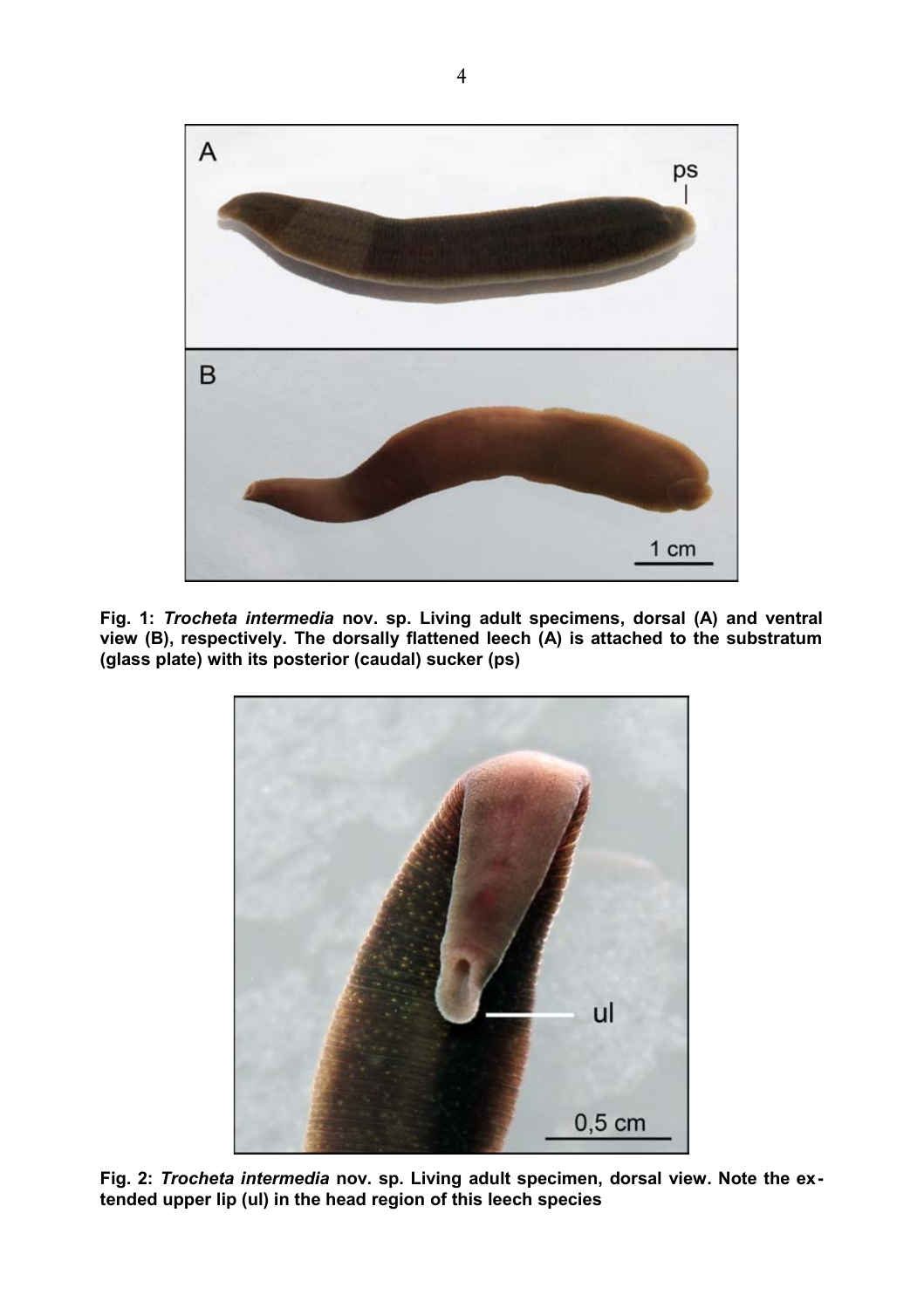

**Fig. 3:** *Trocheta intermedia* **nov. sp. (A) in ventral view. Anterior part of the body of two alcohol-preserved individuals. The male and female gonopores are separated by two annuli (see the de-pigmented, preserved specimen in the inset). (B) Cocoons with juvenile leeches shortly before hatching. Note the two terminal "plugs" that are a characteristic feature of the egg capsules of all members of the Erpobdellidae. cl = clitellum, ul = upper lip**

Two alcohol-preserved adult specimens of average size are shown in Fig. 3 A. On the grey-pigmented ventral side, the swollen clitellum with the male and female genital pores that are separated by two annuli can be seen. On the smooth dorsal side of the body the two faint, parallel longitudinal lines, composed of small pigmented spots, are apparent (Fig. 1 A). In the head region with a conspicuously elongated upper lip (Fig. 2) 8 small eyes are present.

The annulation shown in alcohol-preserved specimens (Fig. 3 A) was investigated on 20 individuals. Based on this analysis, segments in the mid-body region of sexually mature individuals of *T. intermedia* nov. sp. were reconstructed. Typical tri-annulate somites, with the primary (basic) annuli a1, a2 and a3 sometimes sub-divided into secondary annuli (Trontelj & Sket 2000), are indistinguishable from those described for *T. bykowskii* (Dresscher & Engel 1955, Mann 1959; see Grosser& Eiseler 2008 for a discussion of the variability of this morphological feature in leeches assigned to the genera *Trocheta* and *Dina*). The form and structure of the genital atrium was investigated using longitudinal sections through segments X to XIV and observations on dissected specimens. The morphology of this organ was found to be variable and very similar to that of *T. bykowskii* (s. Fig. 58e in Nesemann & Neubert 1999).

Phylogenetic analysis and body size data. A phylogenetic tree based on mitochondrial COI-gene sequences for the leech species *Trocheta intermedia* nov. sp., *T. pseudodina*, *T. bykowskii*, *Erpobdella octoculata*, and *Haemopis sanguisuga* was reconstructed (Fig. 4). As expected, the four members of the Erpodellidae formed a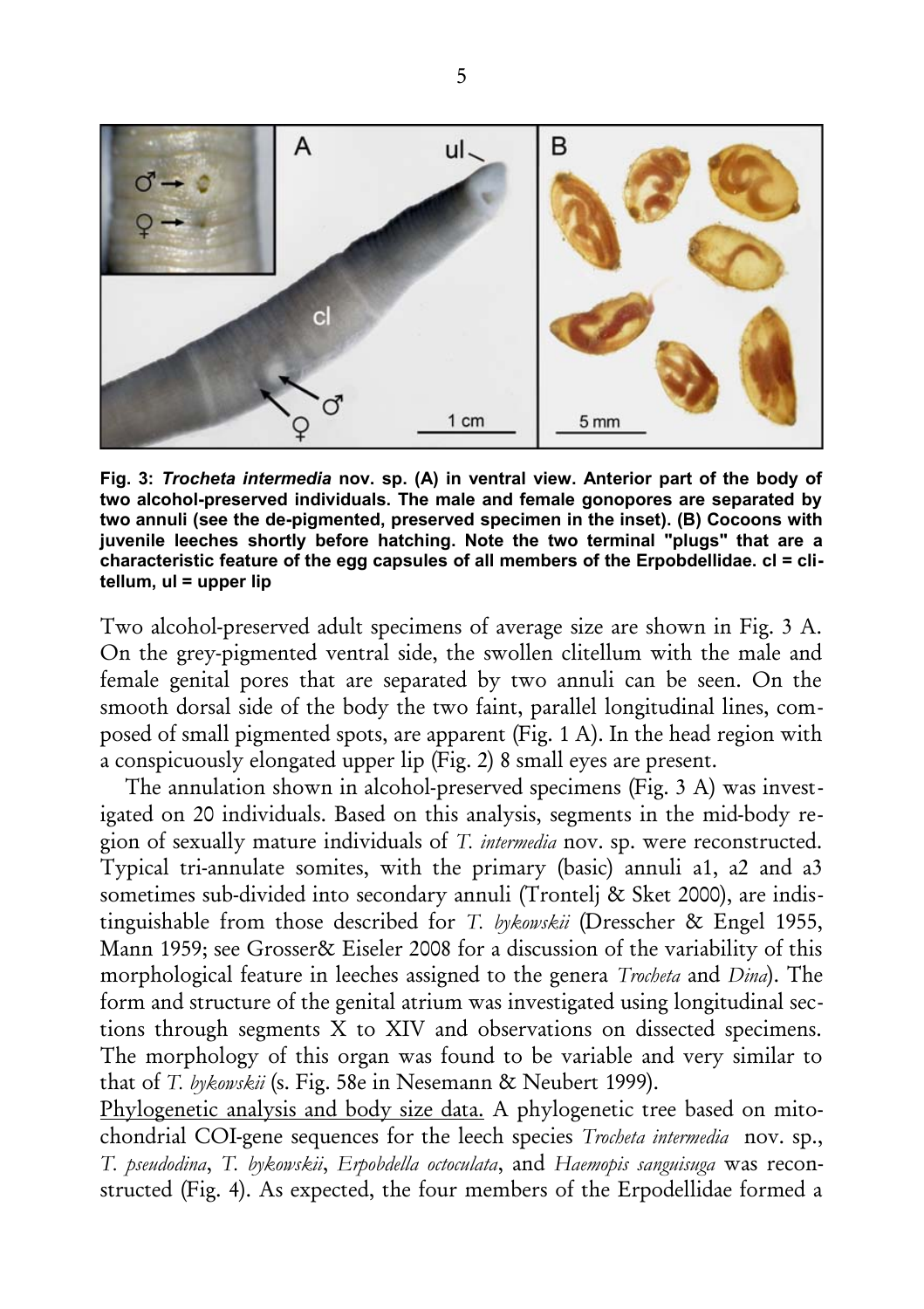clade, with the "horse leech" *H. sanguisuga* (Haemopidae) as a distant relative. These molecular data document that *T. intermedia* nov. sp. and *T. pseudodina* are separate species (see Grosser & Trontelj 2008 for an independent phylogenetic analysis based on GenBank data, inclusive of DQ 009669, that led to the same result). This conclusion is further corroborated by a comparison of the average body sizes of these taxa. As figure 5 shows, *Trocheta intermedia* nov. sp. is intermediate in size between the common freshwater species *Erpobdella octoculata* and *T. pseudodina*/*T. bykowskii*. The average body length of adult, alcohol-preserved *T. intermedia*-individuals is 51  $\pm$  3 mm (n=12), whereas that of *T. pseudodina* is 74  $\pm$ 4 mm (n=12). These quantitative data document that these closely related sister taxa can also be distinguished on the basis of their species-specific body sizes.



**Fig. 4: Phylogenetic relationships of four closely related "worm leeches" of the genera** *Trocheta* **and** *Erpobdella***, with** *Haemopis sanguisuga* **as representative member of the Haemopidae. The Kimura-2-Parameter Neighbor-Joining tree is based on DNA sequence data for the mitochondrial gene cytochrome** *c* **oxydase subunit I (COI). Bootstrap values are indicated. Note that** *Trocheta intermedia* **nov. sp. and** *T. pseudodina* **are sister taxa**

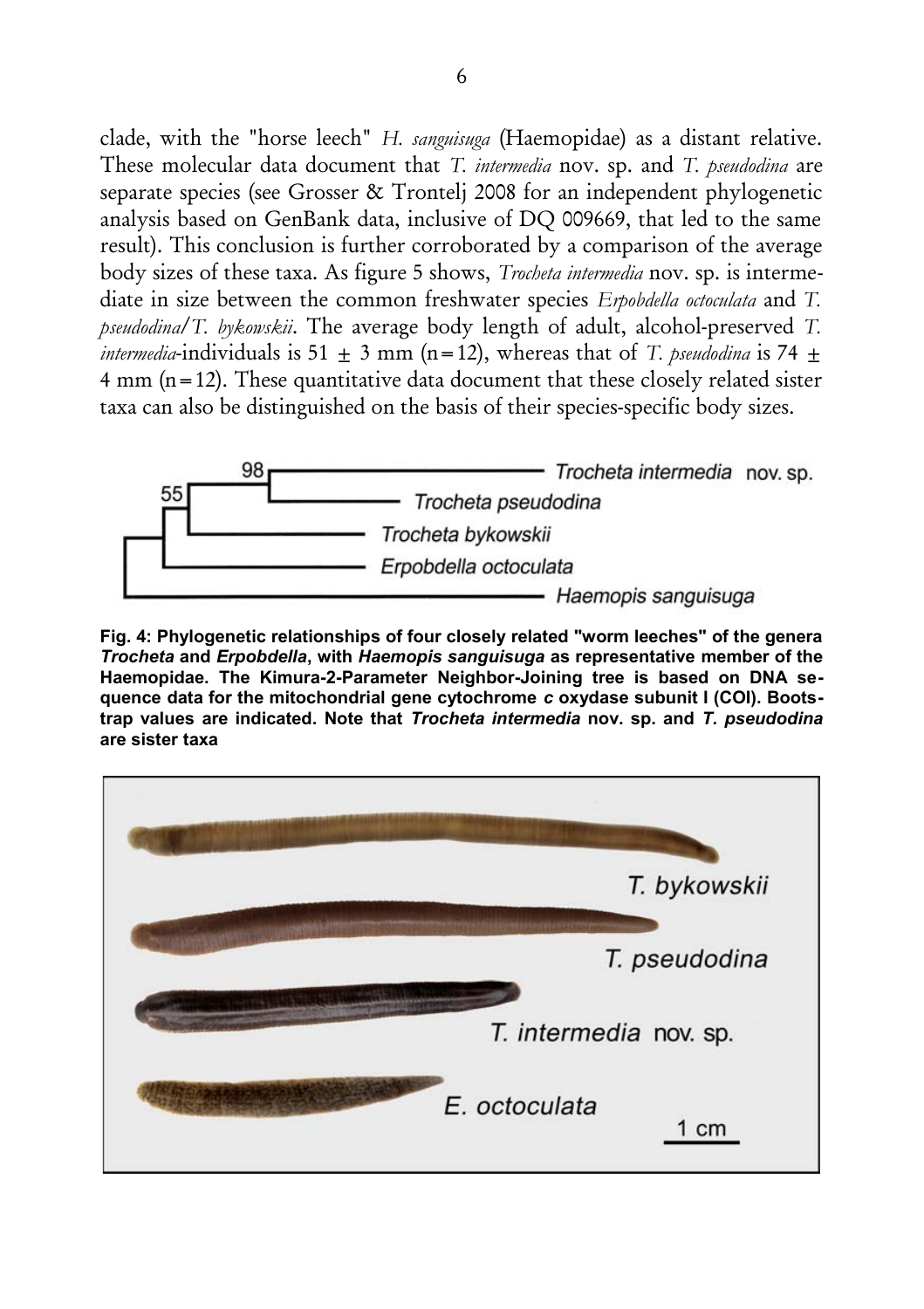**Fig. 5:** *Erpobdella octoculata***,** *Trocheta intermedia* **nov. sp.,** *T. pseudodina* **and** *T. bykowskii***. Photograph of representative alcohol-preserved specimens. Note that** *T. intermedia* **nov. sp. is intermediate in size between** *E. octoculata* **and its sister taxon** *T. pseudodina*

# **4 Discussion**

Over the entire course of the year, *Trocheta intermedia* nov. sp.-individuals were found in the water, usually attached to the underside of flat stones, where the leeches deposit cocoons between early March and June at water temperatures of 6 to 18 °C (Fig. 6). In addition, mature specimens were regularly discovered under stones out of the stream, usually in moist areas above the water's edge, documenting that *T. intermedia* nov. sp. is an amphibious erpobdellid. In captivity, the leeches swallowed insect larvae (*Chironomus*), oligochaetes (*Tubifex* worms) and small earthworms (*Lumbricus castaneus*). Hence, with respect to its habitat preference and spectrum of prey organisms, *Trocheta intermedia* nov. sp. is similar to the much more widely distributed type-species *Erpobdella octoculata* (Elliott & Mann 1979, Kutschera 1983, 2003, Sawyer 1986). However, in none of these three aquatic ecosystems in Freiberg i. Br., where large, breeding *Trocheta intermedia* populations are established (two small streams in Freiburg-Weingarten



**Fig. 6: Photograph of the habitat of** *Trocheta intermedia* **nov. sp., taken on 20-08-2009. In this stream in Freiburg-Herdern (South Germany), the leeches live on the underside of flat stones and in moist regions above the water's edge**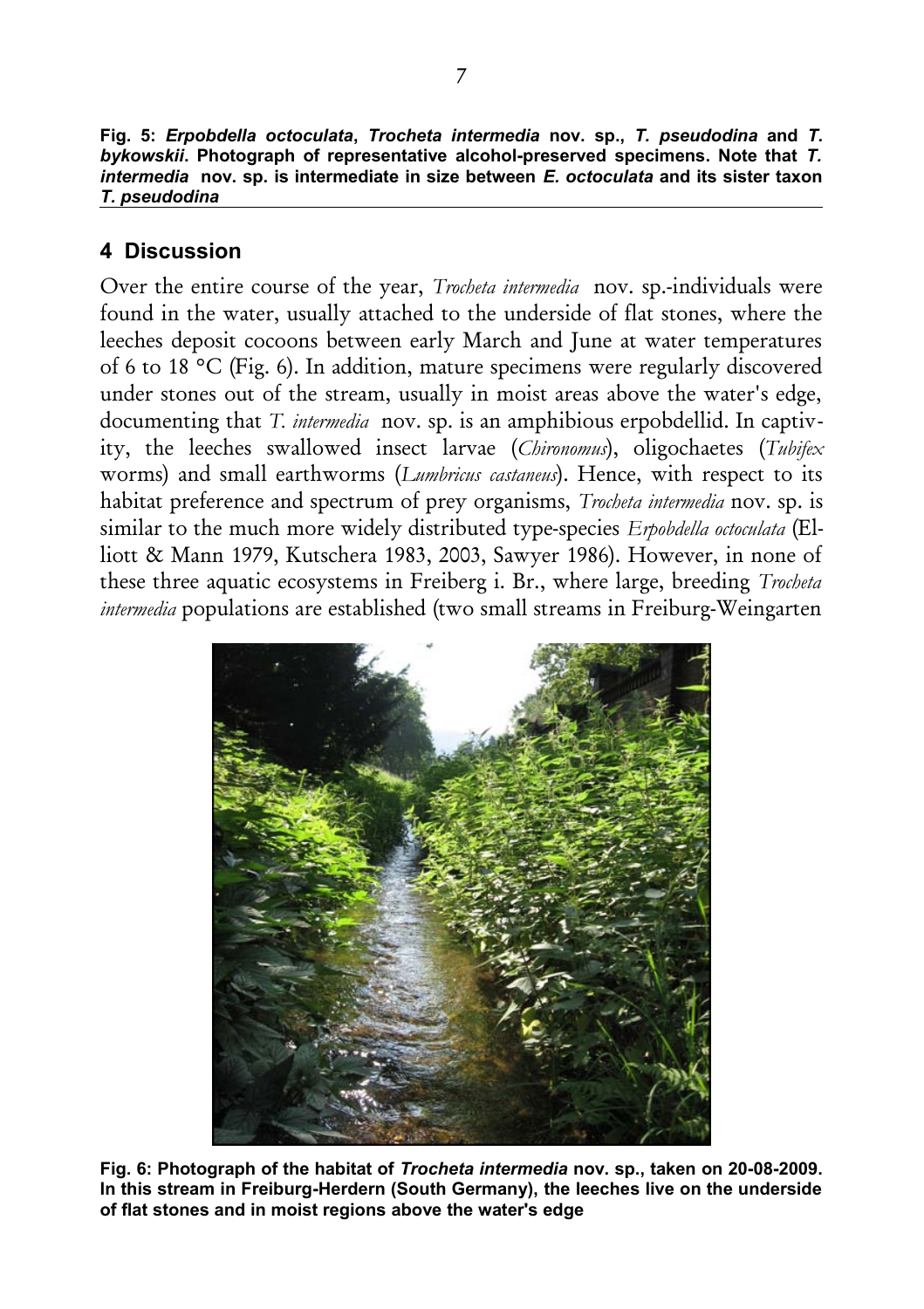and -Herdern, respectively, and the river Dreisam), a single specimen of *Erpobdella octoculata* was found. This latter species inhabits eutrophic ponds (Grottenweiher, Waldsee) and unnamed streams in the Freiburg area where no *Trocheta* occur (Kutschera 1983, 2003). On average, living adult *T. intermedia* nov. sp.- individuals are considerably larger than *E. octoculata* (5.6−6.4 vs. 4.0−5.1 cm, respectively) (see Fig. 5). This difference in body size may account for the observation that the larger species occupies certain habitats to the exclusion of the smaller one, but more work is required to further corroborate this hypothesis.

It should be mentioned that *T. intermedia* nov. sp., a leech discovered in Southern Germany, resembles the taxon *Dina punctata* from Switzerland (Vicentini 2008). However, *T. intermedia* is dark-pigmented on both sides of the body, whereas *D. punctata* is characterized by an un-pigmented, white to yellow belly (Nesemann 1990). Moreover, the cocoons of the type species *Dina lineata* O. F. Müller, 1774 are always lemon-shaped, whereas those of *T. intermedia* (and other species of the genus *Trocheta*) are variable in outline (Nagao 1957, Elliott & Mann 1979). Finally, newly acquired COI-DNA sequences document that *D. punctata* is not closely related to the leech from the Freiburg area described here (unpublished results). These data are in accordance with those of Siddall (2002), who showed that two representative leeches of the genera *Dina* and *Trocheta*, respectively, form separate clusters in a molecular phylogeny.

#### **Acknowledgements**

I thank Prof. J. M. Elliott (Freshwater Biological Association, Ambleside, Cumbria, U. K.) and Dr. E. Mauch (Dinkelscherben) for helpful comments on the manuscript and the Bundesministerium für Wirtschaft und Technologie for financial support (Förderkennzeichen: 03 ESFHE 021).

#### **References**

- Dresscher, T. G. N. & H. Engel (1955): Trocheta bykowskii, Gedroyć, 1912, in the Netherlands.- Beaufortia 5: 11-13, Amsterdam
- Elliott, J. M. & K. H. Mann (1979): A key to the British freshwater leeches with notes on their life cycles and ecology.- Freshwater Biological Association Scientific Publications No. 40., 72 pp., Ambleside, Cumbria
- Gedroyć, M. (1913): Zur Kenntnis der europäischen Hirudineen.- Bulletin International de L'Academie Sciences de Cracovie: 1914, 32-47, Krakau
- Grosser, C. & B. Eiseler B. (2008): Beschreibung von Dina pseudotrocheta sp. nov. ( Hirudinea: Erpobdellidae) aus dem deutsch-belgischen Grenzgebiet.- Lauterbornia 65: 27-41, Dinkelscherben
- Grosser, C. & P. Trontelj, P. (2008): On the taxonomic status of Barbronia wuttkei (Kutschera, 2004) n. comb. - a leech species (Hirudinea: Salifidae) from a German aquarium.- Lauterbornia 65: 69-75, Dinkelscherben
- Košel, V. (2004): Taxonomic position of two species of Trocheta (Hirudinea) described from Central Europe.- Biologia, 59, Suppl. 15: 25-27, Prague
- Kutschera, U. (1983): Dichteregulation durch intraspezifische Kokonzerstörung und Untersuchungen zur Fortpflanzungsbiologie beim Egel Erpobdella octoculata L. (Hirudinea: Erpobdellidae).- Zoologische Jahrbücher Abteilung für Systematik, Geographie und Biologie der Tiere 110: 17-29, Jena